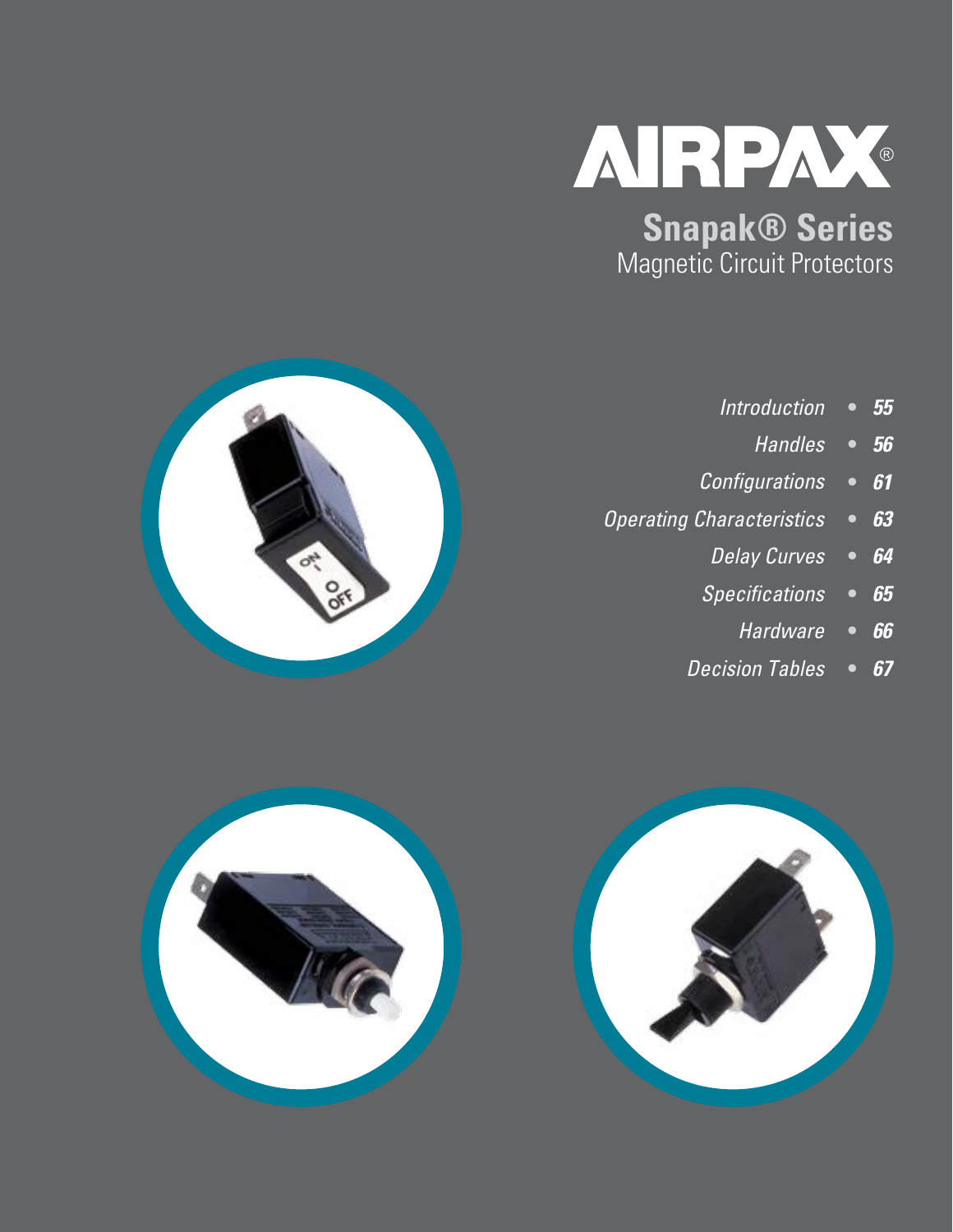

# **AIRPAX**® | T/R/PP/PR/CR/CPP/CPR Series Hydraulic Magnetic Circuit Protectors (SNAPAK®)

## **INTRODUCTION**

The Airpax™ SNAPAK® series is a snap-acting hydraulicmagnetic circuit protector that combines power switching and accurate, reliable circuit protection in one aesthetically pleasing package. The SNAPAK® combines the functions of three separate components: power switch, fuse and fuse holder. To the OEM, this means that only one item has to be mounted instead of three. Less assembly is required, inventory is cut by twothirds and greater panel density is obtainable with less clutter. In addition, the SNAPAK® can be operated at either DC or 50/60Hz, eliminating the need to specify, order and stock separate units. 400Hz units are also available.

To enhance front-panel aesthetics, SNAPAK® is offered with paddle and rocker handles in six attractive colors and push-pull and push-to-reset actuators. Also offered is a variety of optional mounting hardware. The push-pull version is supplied with a black button with a white indicating band.

Orientation of the button when marked with an amperage notation must be specified when using the fourth decision table. Push-to-reset is supplied with a contrasting color indicating shaft. In addition, SNAPAK® is offered in SPST and DPST configurations. The single pole satisfies most applications. The two-pole version is often used for extra safety in products that utilize high voltage or where current sensing and breaking of both sides of the line is required. Quick connect terminals are standard, UNC 8-32 or M4 screw terminals are available as additional termination options.

Since the SNAPAK® is snap-acting, it assures immediate opening and closing of the contacts. Its design also prevents operator "teasing" of the contacts and minimizes arcing. SNAPAK® circuit protectors are UL Recognized as supplementary protectors per UL STD. 1077, CSA Certified as supplementary protectors per CSA STD. C22.2 No. 235, TUV Approved as circuit breakers for equipment per STD. EN 60934, CCC Approved (customer must request product be manufactured in China) and CE Compliant. In addition, most versions are certified by UL to meet spacing requirements of IEC 950 for basic and functional insulation for front panel mounting.

Consult factory for details and exceptions. Typical applications include office appliances, electronic data processing, medical equipment, business machines, vending and amusement machines. Push-pull versions are particularly well suited for medical instrumentation, automotive production transfer lines and other applications where accidental turn off is unacceptable. For those applications which do not require circuit protection, SNAPAK® is offered in a power-switch-only configuration.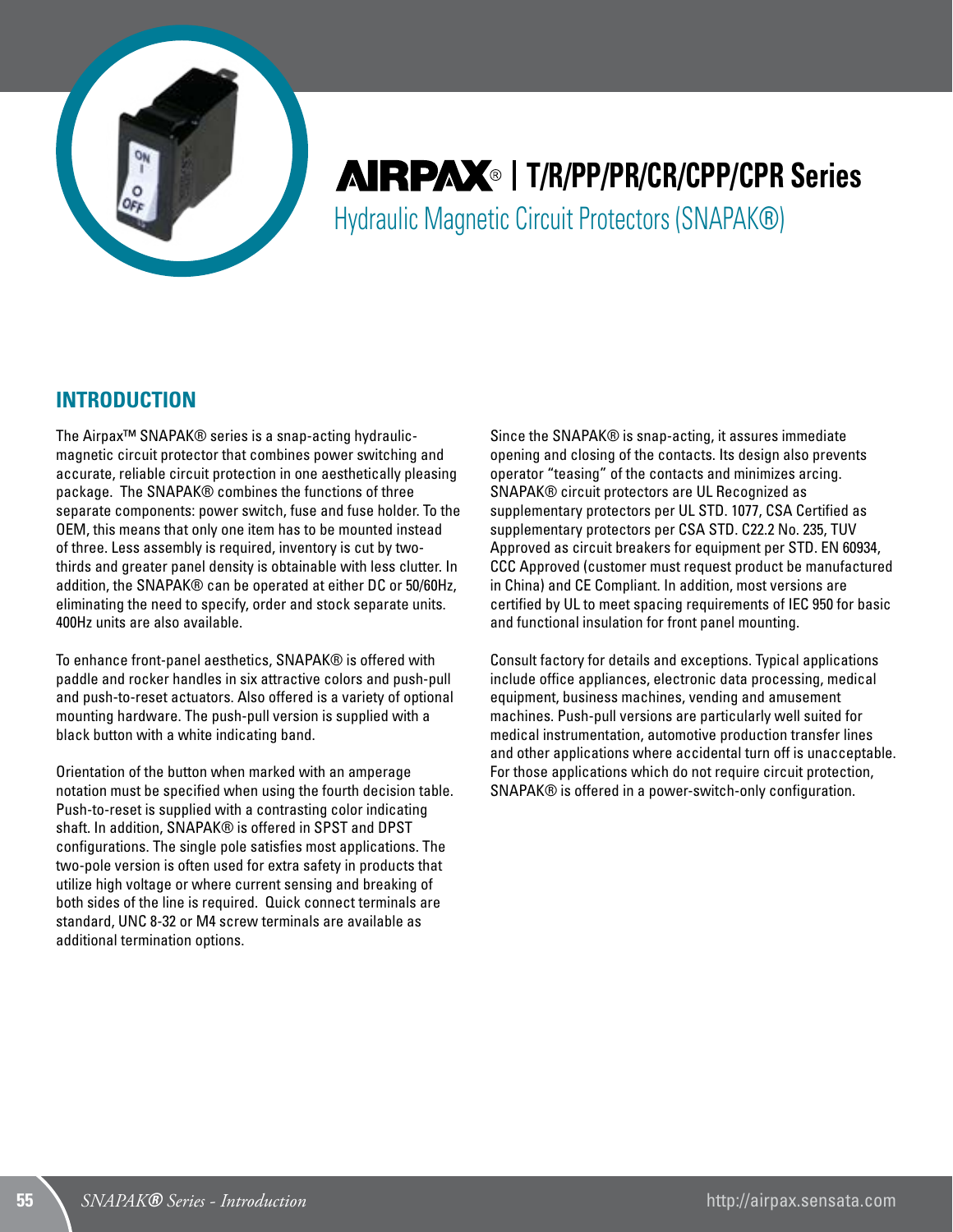#### Mounting Details with Locking Ring



## **TOGGLE ACTUATORS**

The SNAPAK® is available with paddle handles in six attractive colors. Engineered for safe, sure operation, the paddle handles may be specified in blue, white, red, green, yellow or black.





PANEL CUTOUT SHOWN ABOVE MAY BE MADE WITH GREENLEE RADIO CHASSIS PUNCH #733 x 1/2" DIA.

Note: Mounting Tolerance ± .005 [.13] unless noted angles: ±5°. Dimensions in Brackets [ ] are millimeters.





Two Pole, Toggle

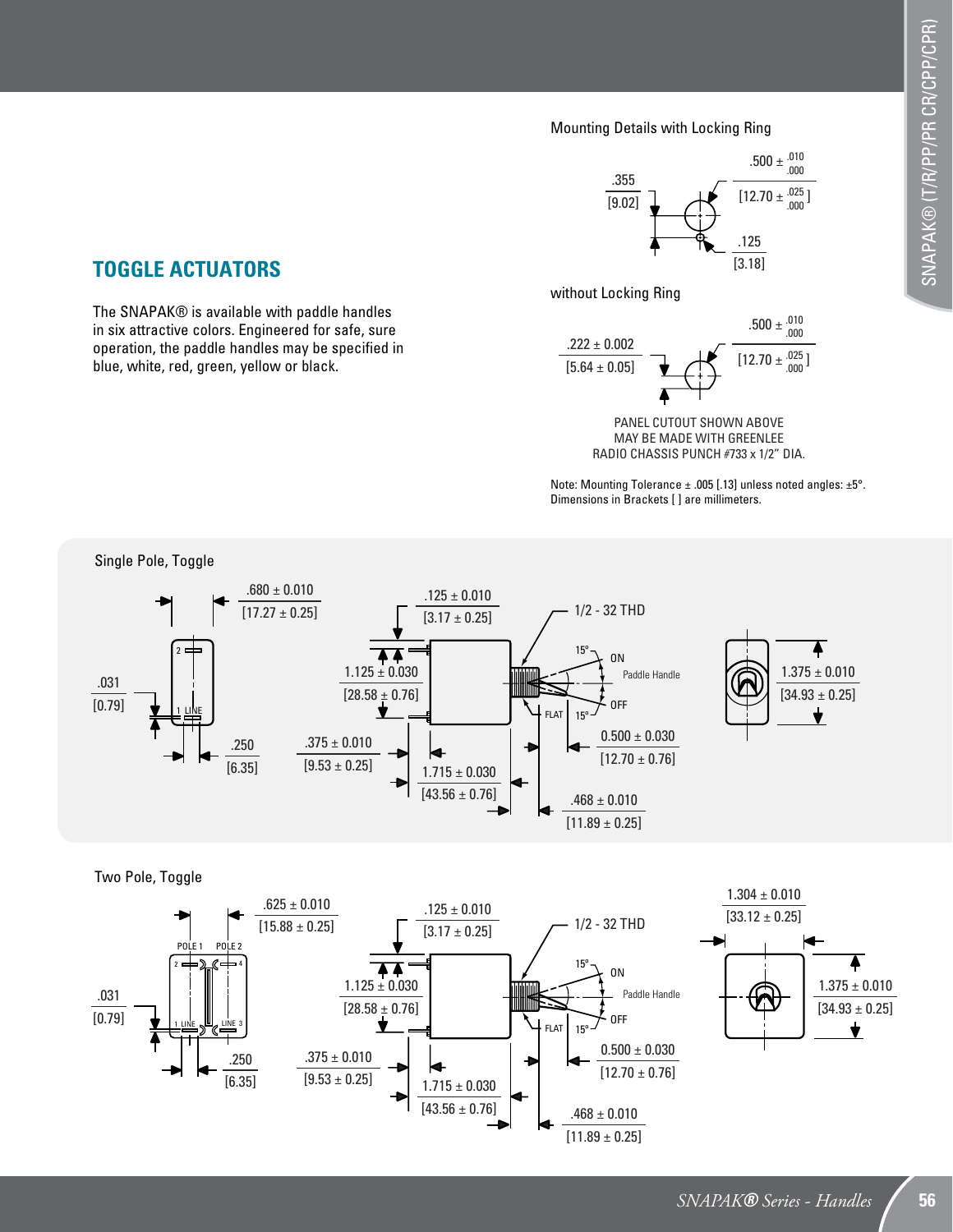

## **ROCKER HANDLES WITH ILLUMINATION**

SNAPAKs are offered in single and two pole rocker styles in a choice of black, white or gray body colors. Handle color in non-illuminated types may be black, red, white or orange. Neon or light emitting diode (LED) illumination may be specified with a variety of options.

SNAPAK® circuit protectors with a second pole are available in paddle handle, push-pull, push-to-reset and rocker handle versions.



#### Rocker, Single Pole



## **HANDLE GUARDS**

The SNAPAK® circuit protector is available with an optional handle guard as an integrated part of the snap-in mounting design. Available for rocker actuators, the guard helps in providing protection from accidental "turn-off." Please refer to the SNAPAK® Part Number Decision Tables; fourth decision.

#### Handle Guards, Single Pole





Handle Guards, Two Pole



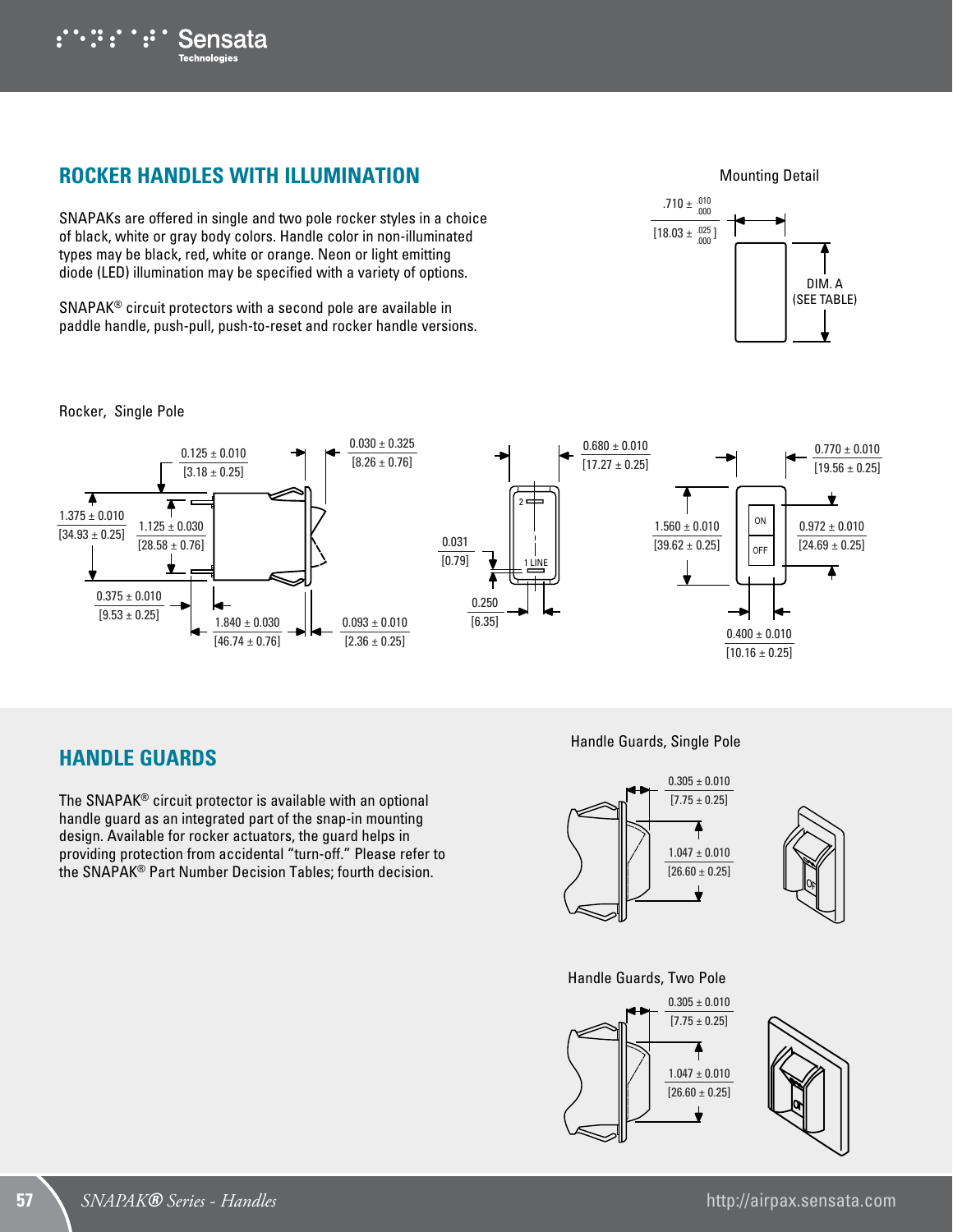## **FRONT SNAP-IN MOUNT (STD)**

| <b>Panel Thickness</b> | 0.125                                     | 0.093    | 0.062    |  |  |  |
|------------------------|-------------------------------------------|----------|----------|--|--|--|
|                        | [3.18]                                    | $[2.36]$ | $[1.57]$ |  |  |  |
| Dimension "A"          | 1.460                                     | 1.420    | 1.385    |  |  |  |
|                        | [37.08]                                   | [36.07]  | [35.18]  |  |  |  |
|                        | Note: Tolerance for Mtg. $\pm$ .005 (.13) |          |          |  |  |  |

Rocker, Two Pole





Note: Tolerance ± .005 [.13] unless noted angles: ±5°. Dimensions in Brackets [] are millimeters.

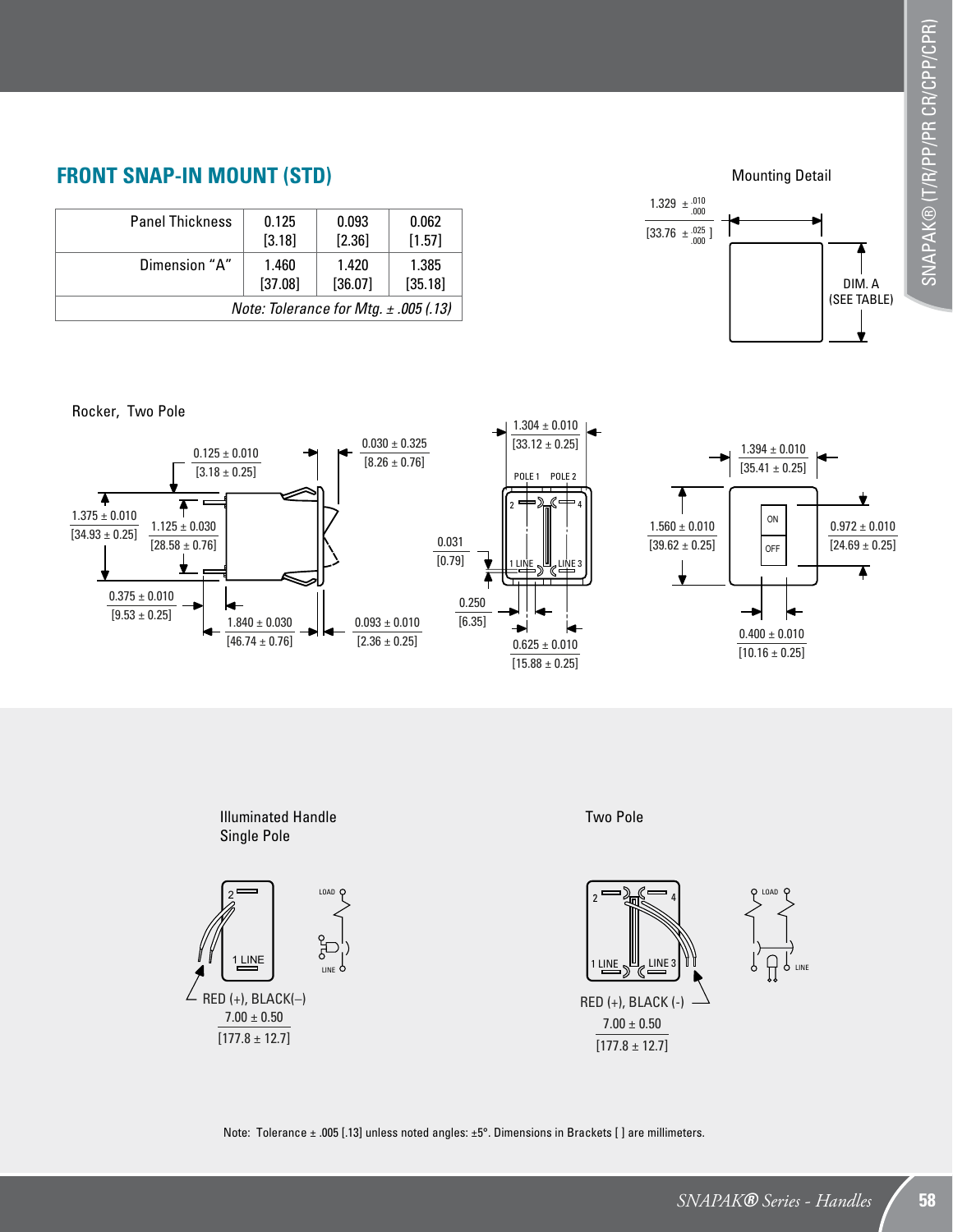## **PUSH-PULL, PUSH-TO-RESET ACTUATOR**

SNAPAK® may also be ordered with Push-Pull, or Pushto-Reset actuator buttons. As an option, the button can be embossed with the current rating (Push-Pull option only).

Push-Pull, Single Pole











Note: Tolerance ± .005 [.13] unless noted angles: ±5°. Dimensions in Brackets [] are millimeters.

Push-Pull, Two Pole







Push-to-Reset Actuation (Single and Two Pole)

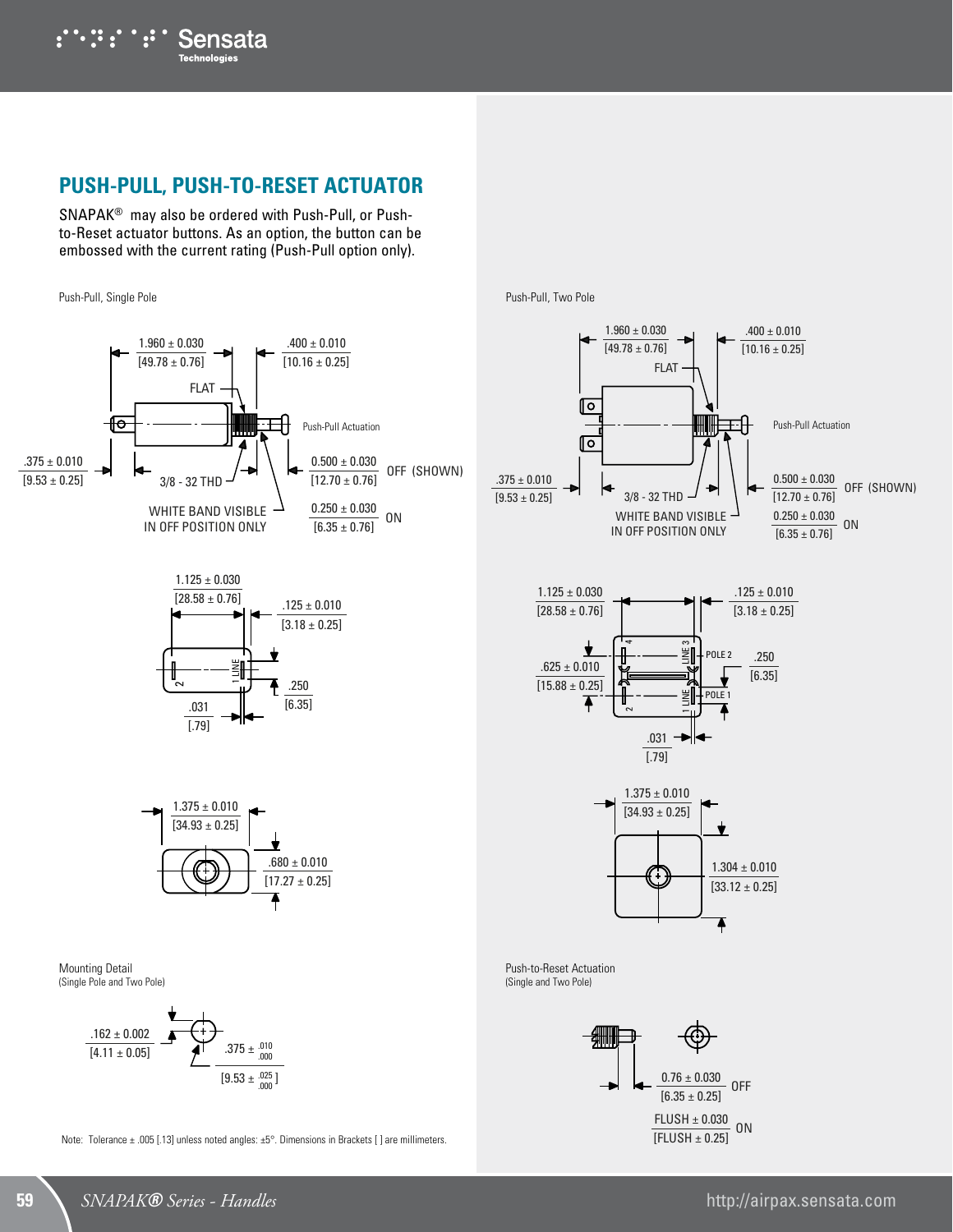## **SCREW TERMINALS**

Available as straight screw terminals with UNC 8-32 and Metric M4 screw types, bus-type connect (flat) or upturned lugs (tabs), with UL, CSA and TÜV approvals available. Screw terminals are available for all handle options (rocker, toggle, push-pull, push-to-reset). Single pole only, series only, non-auxiliary switch configurations.

| <b>DIMENSION "A"</b> |                       |               |  |  |  |  |  |  |
|----------------------|-----------------------|---------------|--|--|--|--|--|--|
| <b>Handle Style</b>  | <b>Screw Terminal</b> | "A" Dimension |  |  |  |  |  |  |
| Toggle               | Straight              | 1.773 [45.03] |  |  |  |  |  |  |
| <b>Push Button</b>   | Straight              | 2.180 [55.37] |  |  |  |  |  |  |
| Rocker               | Straight              | 2.058 [52.27] |  |  |  |  |  |  |



Push Button





Straight

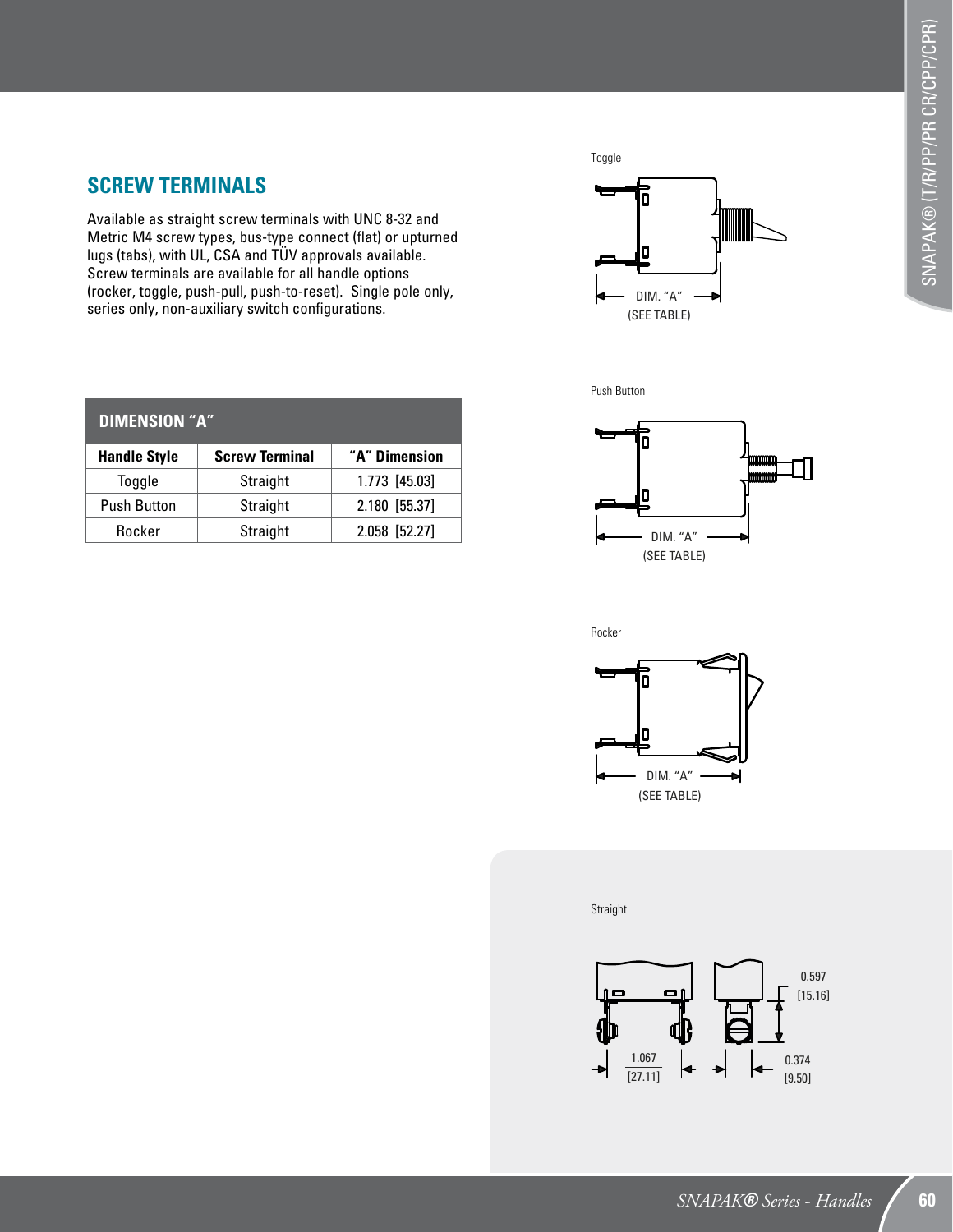

## **CONFIGURATIONS**

#### **Series Trip**

The most popular configuration for magnetic protectors is the series trip where the sensing coil and the contacts are in series with the load being protected. In addition to providing conventional overcurrent protection, it is simultaneously used as an on-off switch.









LINE

Shunt Trip Single Pole







**Shunt Trip**

with one assembly. The control is established by providing overload protection for the critical load. When the current through this load becomes excessive and reaches the trip point, the protector will open and remove power from both loads simultaneously. The current rating of both loads must not exceed the maximum contact rating.

#### **Relay Trip**

This permits the overload sensing coil to be placed in a circuit which is electrically isolated from the contacts. The coil may be actuated by sensors monitoring pressure, flow, temperature, speed, etc. Other typical applications include crowbar, interlock and emergency/rapid shutdown circuitry. Trip may be accomplished by voltage or current, which must be removed after trip.

Relay Trip (Note A) Single Pole







Note A: Coil Ratings to 5 amperes maximum. Contact ratings are 7.5 amperes at 50 Vdc and 250 Vac; 15 amperes at 120 Vac; 32 Vdc.

Note: Tolerance  $\pm$  .005 [.13] unless noted. Dimensions in Brackets [ ] are millimeters.

# The shunt trip is designed for controlling two separate loads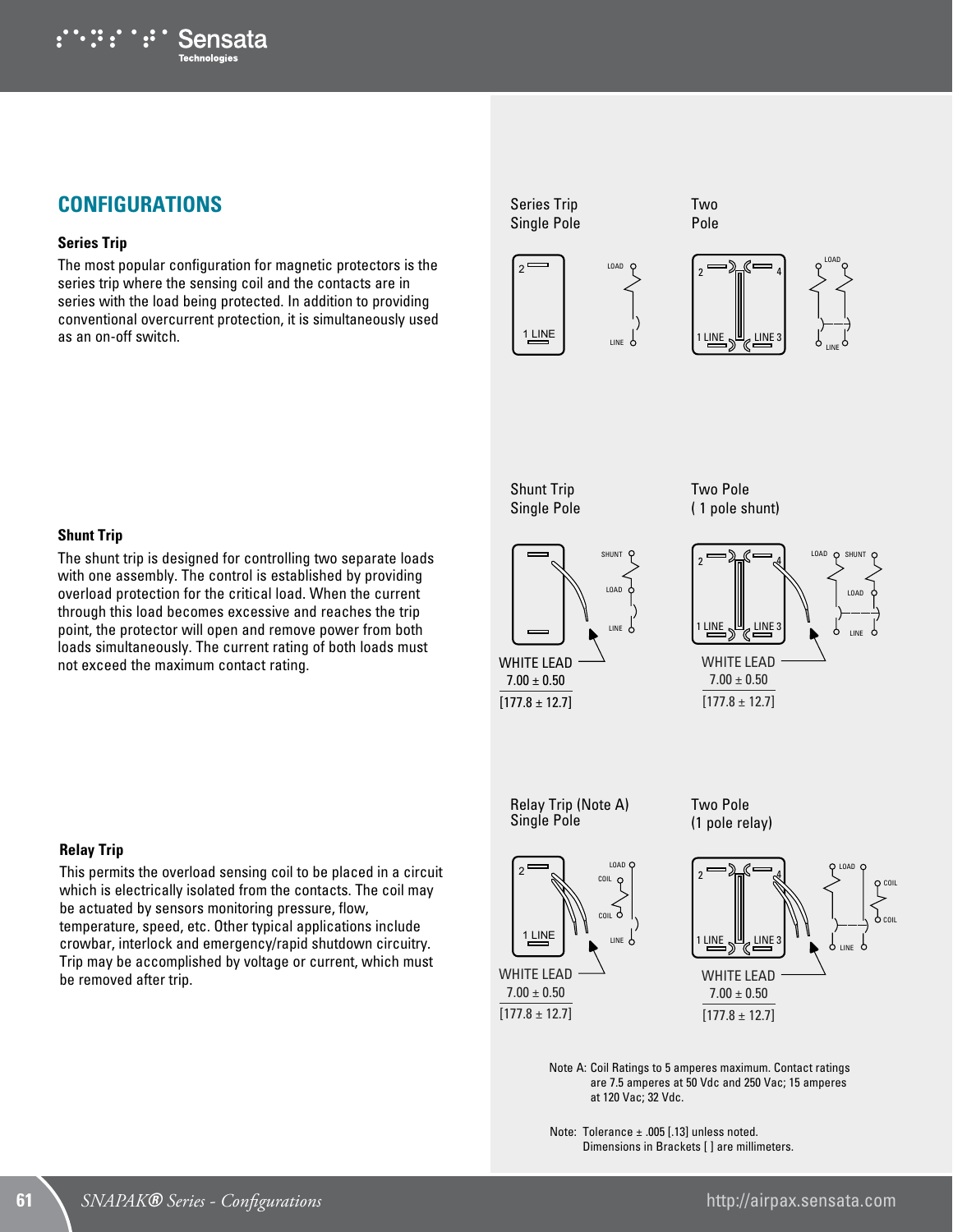## [14.22 ± 0.76] LOAD LOAD VDE, TÜV >20amps & U3 Construction

ঢ∔

LINE BREAKER SHOWN IN OFF POSITION

NC NO C

0.093 [2.36]

Auxiliary Switch (Note B)



0.040 [1.02] DIA. HOLE (FOR SOLDER ATTACHMENT)

Auxiliary Switch (Note B) Two Pole

LINE BREAKER SHOWN IN OFF POSITION

2

Single Pole

**LINE** N

 $\overline{\phantom{0}}$ 

.100 to 20.0 amps, NON-VDE & NON-TÜV >20amps

C<br>NC<br>NO





Note B: Switch is located in the left hand pole (viewed from terminal end).

#### **Auxiliary Switch**

This is furnished as an integral part of a series pole in single or, multi-pole assemblies. Isolated electrically from the protectors circuit, the switch works in unison with the power contacts and provides indication at a remote location of the protector's ON-OFF status.

#### **Voltage Trip**

Sometimes called "dump circuits" or "panic trip circuits," these units make it possible to open main power contacts with lower power inputs from one or more sources. This configuration is becoming increasingly more important for sensitive circuitry and denser packaging in automation systems. Available in series, shunt or relay configurations.

#### **Power Switch**

In the event that over-current protection is not desired, the coil mechanism can be deleted, providing an excellent low cost single or double-pole power switch. Maximum current rating is 20 amps.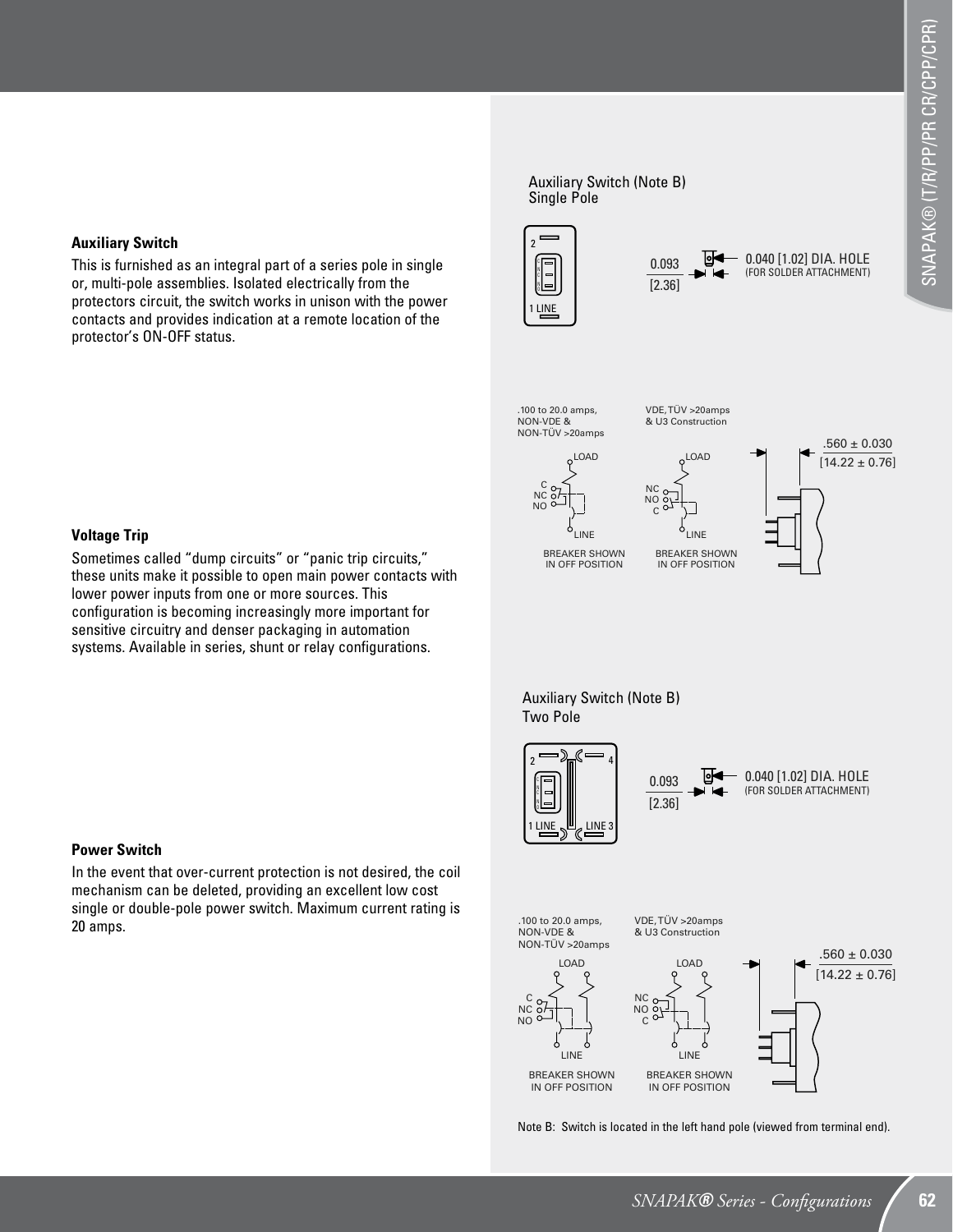## **OPERATING CHARACTERISTICS**

Sensata

#### **Inrush Pulse Tolerance**

Many circuit protector applications involve a transformer turn-on, an incandescent lamp load, or a capacitor charge from a DC source. Each of these applications has one common factor: a steep transient of very high current amplitude and short duration. This takes the form of a spike or a single pulse and is the cause of most nuisance tripping associated with magnetic circuit breakers.

SNAPAK® will withstand, without tripping, a single pulse of 8 milli-seconds duration (half sine wave configuration) and peak amplitude of 9 times its rating without the inertia wheel and 13 times its rating with an inertia wheel. (Not applicable to instant trip delays).

#### **MAXIMUM DCR AND IMPEDANCE Current Ratings (Amps) T/R/PP/PR DC Resistance T/R/PP/PR 50/60Hz Impedance CR/CPP/CPR DC Resistance** .100 175 181 274 .500 6.34 6.63 9.77

| 1.00                                                             | 1.63 | 1.69 | 2.31 |  |  |
|------------------------------------------------------------------|------|------|------|--|--|
| 2.00                                                             | .400 | .425 | .465 |  |  |
| 3.00                                                             | .175 | .188 | .261 |  |  |
| 4.00                                                             | .103 | .106 | .156 |  |  |
| 5.00                                                             | .076 | .078 | .091 |  |  |
| 7.50                                                             | .038 | .039 | .053 |  |  |
| 10.0                                                             | .026 | .028 | .023 |  |  |
| 12.5                                                             | .020 | .021 | .020 |  |  |
| 15.0                                                             | .013 | .014 | .010 |  |  |
| 20.0                                                             | .010 | .011 | .008 |  |  |
| 25.0                                                             |      |      | .004 |  |  |
| 30.0                                                             |      |      | .003 |  |  |
| DCR and Impedance is measured after 1 hour at 100% rated current |      |      |      |  |  |

*using the Voltmeter-Ammeter Method.*

| <b>PULSE TOLERANCE</b>                                            |                         |  |  |  |  |  |
|-------------------------------------------------------------------|-------------------------|--|--|--|--|--|
| <b>Delay</b>                                                      | <b>Pulse Tolerance</b>  |  |  |  |  |  |
| 1, 2, 61, 62                                                      | *9 Times Rated Current  |  |  |  |  |  |
| 3, 4, 61F, 62F                                                    | *13 Times Rated Current |  |  |  |  |  |
| * Units above 15 amps are derated to 8 and 12 times rated current |                         |  |  |  |  |  |

#### **PERCENTAGE OF RATED CURRENT VS TRIP TIME IN SECONDS AT +25°C (VERTICAL MOUNT)**

| <b>Delay</b>                                         | 100%    | 135%     | 150% *    | 200%     | 400%           | 600%          | 800%         |
|------------------------------------------------------|---------|----------|-----------|----------|----------------|---------------|--------------|
| Instant                                              | No Trip | May Trip | .100 Max  | .100 Max | .100 Max       | .100 Max      | .100 Max     |
| Fast                                                 | No Trip | .3 to 7  | $.2$ to 5 | .1 to 2  | $.03$ to $.50$ | .015 to .30   | .010 to .150 |
| Slow                                                 | No Trip | 3 to 70  | 2 to 40   | to 15    | .10 to $4.0$   | .015 to $2.0$ | .010 to .800 |
| * Minimum trin for all instantaneous and 400Hz units |         |          |           |          |                |               |              |

*\* Minimum trip for all instantaneous and 400Hz units.*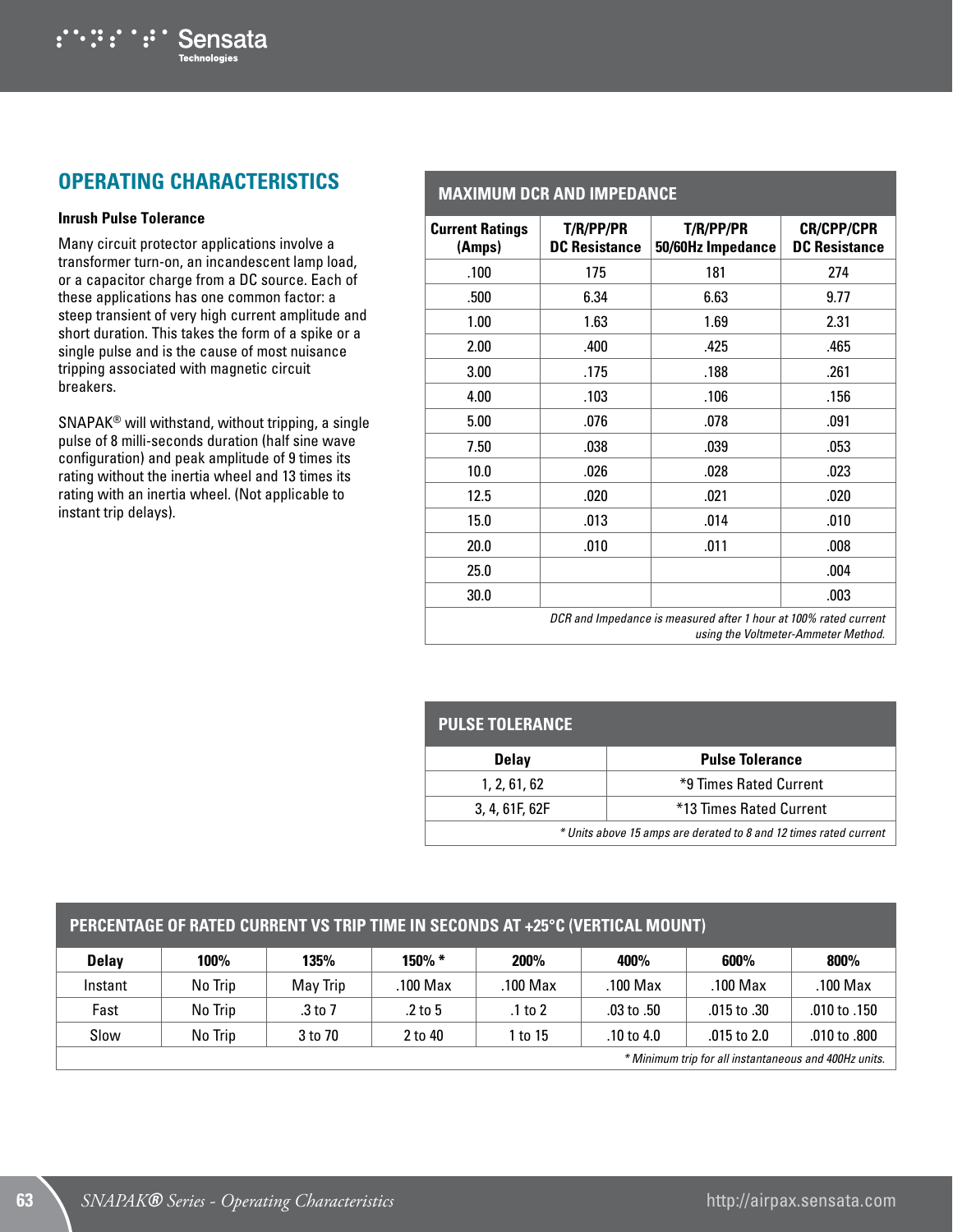





## **DELAY CURVES & SPECIFICATIONS**

#### **400 Hz, DC, 50/60Hz Delay Curves (typ)**

A choice of delays is offered for DC, 50/60Hz and 400Hz applications. Delays 0, 49, 59 and 69 provide fast-acting, instantaneous trip and are often used to protect sensitive electronic equipment (not recommended where known inrush exists). Delays 1, 41, 51 and 61 have a short delay for general purpose applications. Delays 2, 42, 52 and 62 are long enough to start certain types of motors and most transformer and capacitor loads.

#### **Trip Free**

Will trip open on overload, even when forcibly held on.This prevents operator from damaging the circuit by holding handle in the ON position.

#### **Trip Indication**

The operating handle moves forcibly and positively to the OFF position on overload.

#### **Ambient Operation**

Operates normally in temperatures between –40° C and +85°C.

#### **Insulation Resistance**

Not less than 100 megohms at 500Vdc.

#### **Dielectric Strength**

Withstands 1500 volts, 60Hz for 60 seconds or 1800Vac for one second between all electrically isolated terminals.

#### **Endurance**

Mechanical life in excess of 50,000 operations. In many applications, however, contact wear due to the electrical load determines unit life. At maximum electrical ratings, the SNAPAK® can perform 10,000 operations at rated current and voltage. Under UL 1077, the SNAPAK® can perform 50 operations at 150% of maximum rated current followed by 6,000 operations at maximum rated current. Under EN60934 the SNAPAK® can perform 6,000 electrical operations. After any endurance cycle, the breaker will calibrate and have working dielectric strength.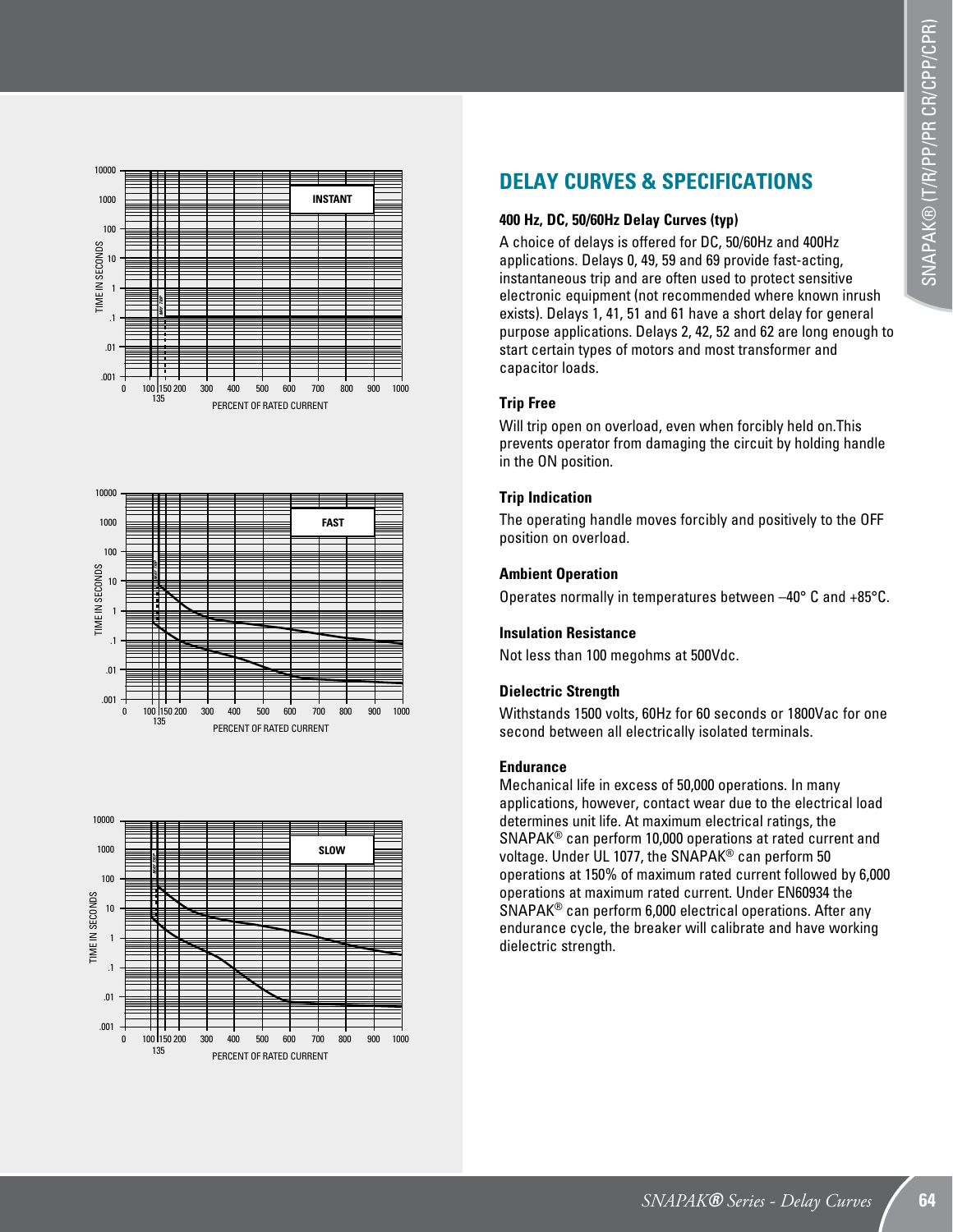#### **AGENCY APPROVALS (T/P/PP/PR SUPPLEMENTARY PROTECTORS)**

| Voltage (Volts), Frequency (hz), Phase, Min Poles, TC, OL |                                                      |       |                          |                          |              |               | <b>Current (Amps)</b> | <b>Short Circuit Current Rating (Amps)</b> |      |                |
|-----------------------------------------------------------|------------------------------------------------------|-------|--------------------------|--------------------------|--------------|---------------|-----------------------|--------------------------------------------|------|----------------|
| Voltage                                                   | Frequency (Hz)                                       | Phase | Min. Poles               | ТC                       | OL           | UL/CSA        | TUV                   | UL 1077 & CSA                              | TUV  | Notes          |
| 32                                                        | DC                                                   |       |                          |                          | $\mathbf 0$  | $.10 - 30(3)$ | $.10 - 20$            | U1, 1000                                   | 500  |                |
| 38                                                        | DC                                                   |       |                          |                          | $\mathbf 0$  | $.10 - 15$    |                       | U2, 1000 / U1, 1000                        |      | PR only        |
| 65                                                        | DC                                                   |       |                          |                          | 0            | $.10 - 7.5$   |                       | U2, 500 /U1, 500                           |      |                |
| 65                                                        | DC                                                   |       | $\overline{2}$           |                          | $\mathbf{0}$ | $.10 - 15$    |                       | U1, 1000                                   |      |                |
| 65                                                        | DC                                                   |       | $\mathcal{P}$            |                          | $\mathbf{0}$ | $.10 - 20$    | $.10 - 20$            | U2, 500 / U1, 500                          | 500  |                |
| 65(2)                                                     | DC                                                   |       |                          |                          | $\mathbf{0}$ | $.10 - 30$    | $.10 - 30$            | U2, 120                                    | 120  | R, PP, PR only |
| 65(2)                                                     | DC                                                   |       | 2 only                   |                          | $\mathbf 0$  | $.10 - 25$    |                       | U1, 100                                    |      | R only         |
| 65(2)                                                     | DC                                                   |       | $\overline{\phantom{a}}$ |                          | $\mathbf{0}$ | $.10 - 25$    |                       | U2, 500                                    |      | R only         |
| 125                                                       | 50/60                                                |       |                          |                          | 0            | $.10 - 20$    | $7.6 - 20$            | U1, 1000                                   | 500  |                |
| 125                                                       | 50/60                                                |       |                          |                          | $\Omega$     | $.10 - 30(3)$ |                       | U1, 1000                                   |      | T only         |
| 125(2)                                                    | 50/60                                                |       |                          |                          | 0            | $.10 - 30$    |                       | U2, 1000                                   |      | R, PP, PR only |
| 125(2)                                                    | 50/60                                                |       |                          |                          |              | $.10 - 30$    | $20.1 - 30$           | U3, 300(1)                                 | 500  | R, PP, PR only |
| 120/240                                                   | 50/60                                                |       | $\overline{c}$           | $\overline{\phantom{a}}$ | $\Omega$     | $.10 - 20(3)$ |                       | U2, 1000                                   |      |                |
| 120/240                                                   | 50/60                                                |       | $\mathcal{P}$            | $\overline{\phantom{a}}$ | $\Omega$     | $.10 - 30(3)$ |                       | U1,650                                     |      |                |
| 125/250                                                   | 50/60                                                |       | $\overline{c}$           | $\overline{\phantom{a}}$ | 0            | $.10 - 20$    |                       | U1, 1000                                   |      |                |
| 250                                                       | 50/60                                                |       |                          | $\mathcal{P}$            | $\mathbf{0}$ | $.10 - 20$    | $.1 - 7.5$            | U1,500                                     | 500  |                |
| 250                                                       | 50/60                                                |       |                          |                          | 0            | $.10 - 7.5$   |                       | C1, 1000(4)                                |      |                |
| 250                                                       | 50/60                                                |       | $\overline{2}$           | $\mathcal{P}$            | $\mathbf 0$  | $.10 - 20$    | $.10 - 20$            | U1, 1000                                   | 500  |                |
| 250(2)                                                    | 50/60                                                |       | $\overline{2}$           |                          |              | $.10 - 30$    |                       | U3, 300                                    |      | R only         |
| 125                                                       | 400                                                  |       |                          | $\mathcal{P}$            | 0            | $.10 - 20$    |                       | U1, 1000                                   |      |                |
| 125/250                                                   | 400                                                  |       | $\overline{2}$           | $\overline{c}$           | 0            | $.10 - 20$    |                       | U1, 1000                                   |      |                |
| 250                                                       | 400                                                  |       | $\overline{2}$           | $\overline{2}$           | $\mathbf{0}$ | $.10 - 20$    |                       | U1, 1000                                   |      |                |
| 250                                                       | 400                                                  |       |                          | $\overline{2}$           | $\mathbb O$  | $.10 - 7.5$   |                       | U1, 1000                                   |      |                |
|                                                           | CR/CPP/CPR COMMUNICATIONS EQUIPMENT CIRCUIT BREAKERS |       |                          |                          |              |               |                       |                                            |      |                |
| 65                                                        | DC                                                   |       | 1 only                   |                          |              | $.10 - 30$    | $.10 - 30$            | 1000                                       | 1000 |                |
| 80                                                        | DC                                                   |       | 1 only                   |                          |              | $.10 - 30$    | $.10 - 30$            | 600                                        | 600  |                |

(1) Non-standard construction. "Fit For Further Use" approval; (2) Non-snap action design; (3) No auxiliary switch available above 20A; (4) With 30A max. series fuse

General notes:

All supplementary protectors are of the overcurrent (OC) type

The family of protectors has been evaluated for end use application for use group (UG) A

The terminals (FW) are suitable for factory wiring only (0)

The maximum voltage ratings for which the protectors have been tested are shown in the chart

The current is the amperage range that the protectors have been tested

The tripping current (TC) for the protectors is either "1" (in the range of 125% to 135% of ampere rating) or "2" (more than 135% of ampere rating)

The overload rating (OL) – designates whether the protector has been tested for general use or motor starting applications.

0 – tested at 1.5 times amp rating for general use

1 – tested at 6 times AC rating or 10 times DC rating for motor starting

The short circuit current rating (SC) – The short circuit rating in amperes following a letter and number designating the test conditions and any calibration following the short circuit test is defined below:

| <b>AUXILIARY SWITCH RATING</b> |  |
|--------------------------------|--|
|                                |  |

| Silver    |   |                |        |  |  |  |  |  |
|-----------|---|----------------|--------|--|--|--|--|--|
| 3.0 amps  | @ | <b>120 VAC</b> |        |  |  |  |  |  |
| 1.5 amps  | @ |                | 32 VDC |  |  |  |  |  |
| Gold      |   |                |        |  |  |  |  |  |
| .100 amps | @ | 32 VAC         | 32VDC  |  |  |  |  |  |

| <b>APPROXIMATE WEIGHT PER POLE</b> |        |       |  |  |  |  |
|------------------------------------|--------|-------|--|--|--|--|
|                                    | Ounces | Grams |  |  |  |  |
| <b>Rocker Configuration</b>        | 0.9    | 25    |  |  |  |  |
| Toggle, PP, PR                     | 19     | ??    |  |  |  |  |

C – Indicates short circuit test was conducted with series overcurrent protection

U – Indicates short circuit test was conducted without series overcurrent protection

1 – Indicates a recalibration was not conducted as part of the short circuit testing

2 – Indicates a recalibration was performed as part of the short circuit testing

3 – Indicates recalibration was performed along with the dielectric and voltage withstand for "Suitable for Further Use" rating

#### Short Circuit Interrupting Capacity

1000 amperes maximum for UL and CSA, 500 amperes maximum for TUV. Consult factory for details.

Handle and Body Material

The handle and upper body material is polycarbonate and the lower body is PET.

#### Chemical Resistance

Handle and case may be cleaned with detergents or alcohols and should be restricted to outside surfaces only.<br>Organic solvents are not recommended. Special attention should be given when solvents are used to remove<br>excess threads.

#### IEC, UL, CSA, SEV, VDE, CCC, CE, TÜV

Recognized by UL to STD-1077 and UL certified to spacing requirements of IEC 950 for basic and functional insu<br>Iation for front panel mounting. Certified by CSA, file number LR26229 as recognized supplementary protectors,<br> rocker handle option for appliance disconnect requires status of protectors to be indicated on the panel. Only TUV approved part numbers will be marked CE compliant. See shaded areas of part number decision tables for approved configurations and/or consult factory for exceptions and limitations. Shock

Withstands 75G without tripping while carrying full rated current per MIL-STD-202, Method 213, Test Condition I. Instant trip breakers are tested at 80% of rated current. Vibration

Time delayed units withstand 10G without tripping while carrying full rated current per MIL-STD-202, Method 204, Test Condition A. Instant trip breakers are tested at 80% of rated current.

#### UL 489A Listed

The CR, CPP and CPR are dimensionally the same as the popular R, PP and PR Snapack products, but provide UL listing to UL489A for Communications Equipment. Available only in single pole with DC trip time delays for<br>series or series with silver auxiliary switch configurations. As a circuit breaker, the CR, CPP or CPR provides<br> meets the stringent environmental requirements of today's marketplace. This makes the CR, CPP and CPR ideal for switching, transmission and wireless applications.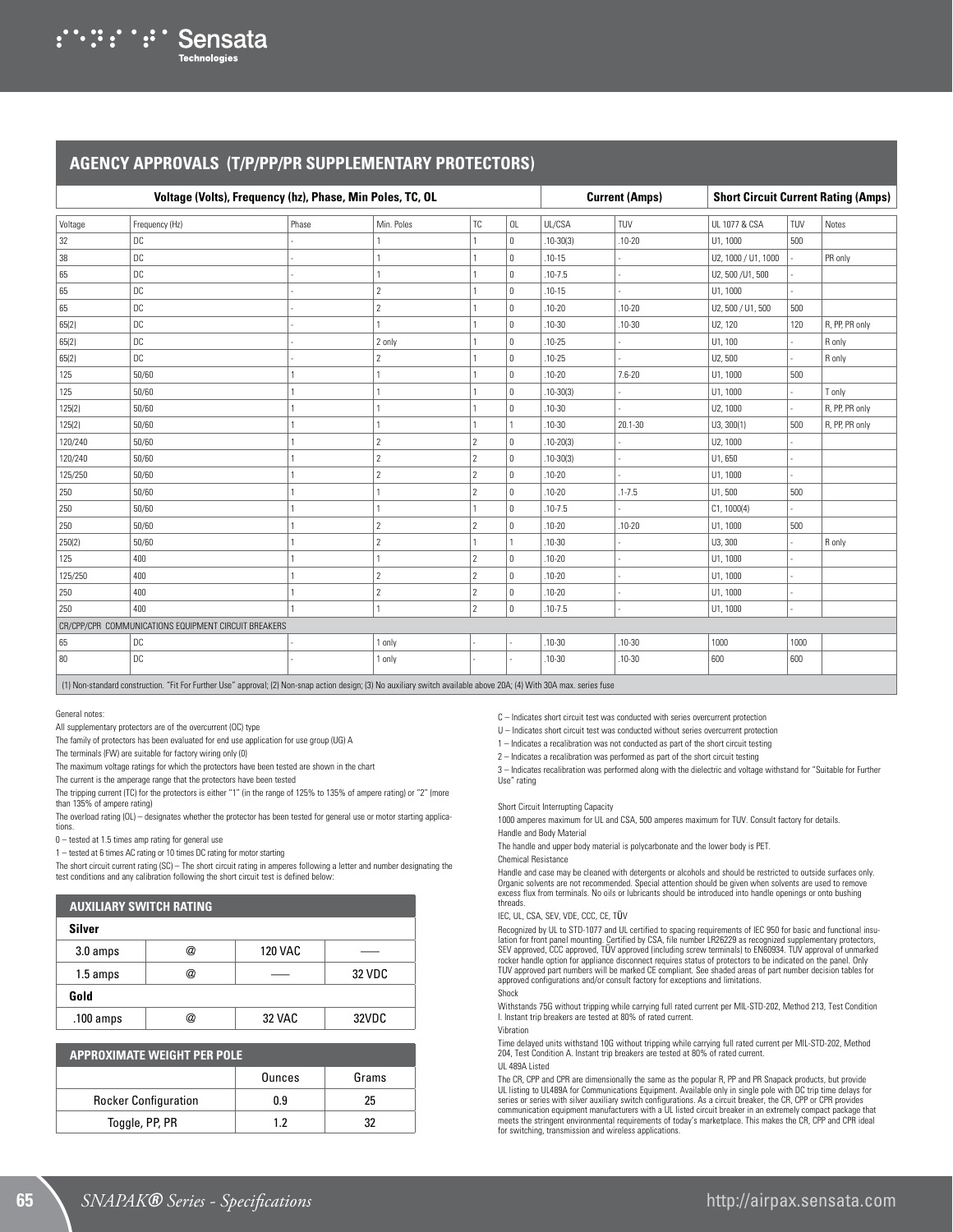#### Paddle Handle Hardware



#### Push-Pull & Push-to-Reset Hardware



Note: Tolerance ± .010 [.25] unless noted. Dimensions in brackets [ ] are millimeters.

### **HARDWARE**

#### **Indicator Plates**

SNAPAK® toggle handle circuit protectors may be specified with indicator plates for either vertical or horizontal mounting.The "ON-OFF/O-I" plate is standard.

Note 1:

To allow for installation clearances, the minimum recommended distances between centers of panel openings should be:

| <b>RECOMMENDED CENTER DISTANCES FOR PANEL OPENINGS</b> |  |  |  |  |  |  |
|--------------------------------------------------------|--|--|--|--|--|--|
| Distance, inches [mm]                                  |  |  |  |  |  |  |
| $0.750$ [19.05]                                        |  |  |  |  |  |  |
| 1.375 [34.93]                                          |  |  |  |  |  |  |
| $0.750$ [19.05]                                        |  |  |  |  |  |  |
| 1.375 [34.93]                                          |  |  |  |  |  |  |
| $0.805$ [20.45]                                        |  |  |  |  |  |  |
| 1.429 [36.30]                                          |  |  |  |  |  |  |
|                                                        |  |  |  |  |  |  |

Note 2: Torque on mounting hardware is not to exceed 25 inch-pounds for 1/2 inch bushings or 15 inch-pounds for 3/8 inch bushings.

#### **Mounting Nuts (Toggle)**

A choice of knurled, dress and hex nuts are available. All three are available in bright nickel. The knurled and dress nuts are also available in a matte black finish. Every SNAPAK® comes with a hex nut, but you may order the front panel nuts which will best enhance your design.

#### **Miscellaneous Hardware**

SNAPAK® circuit protectors with 1/2-32 thread may also be equipped with optional locking rings to prevent rotation of the unit after it is installed.

#### **3/8 - 32 Hex Nut and Panel Nuts**

The hardware will be supplied with each Push-Pull (PP) and Push-to-Reset (PR).

#### **3/8 - 32 Panel Nut**

This nut when reversed will provide alignment in .437 (11.1) and .468 (11.88) diameter round panel holes.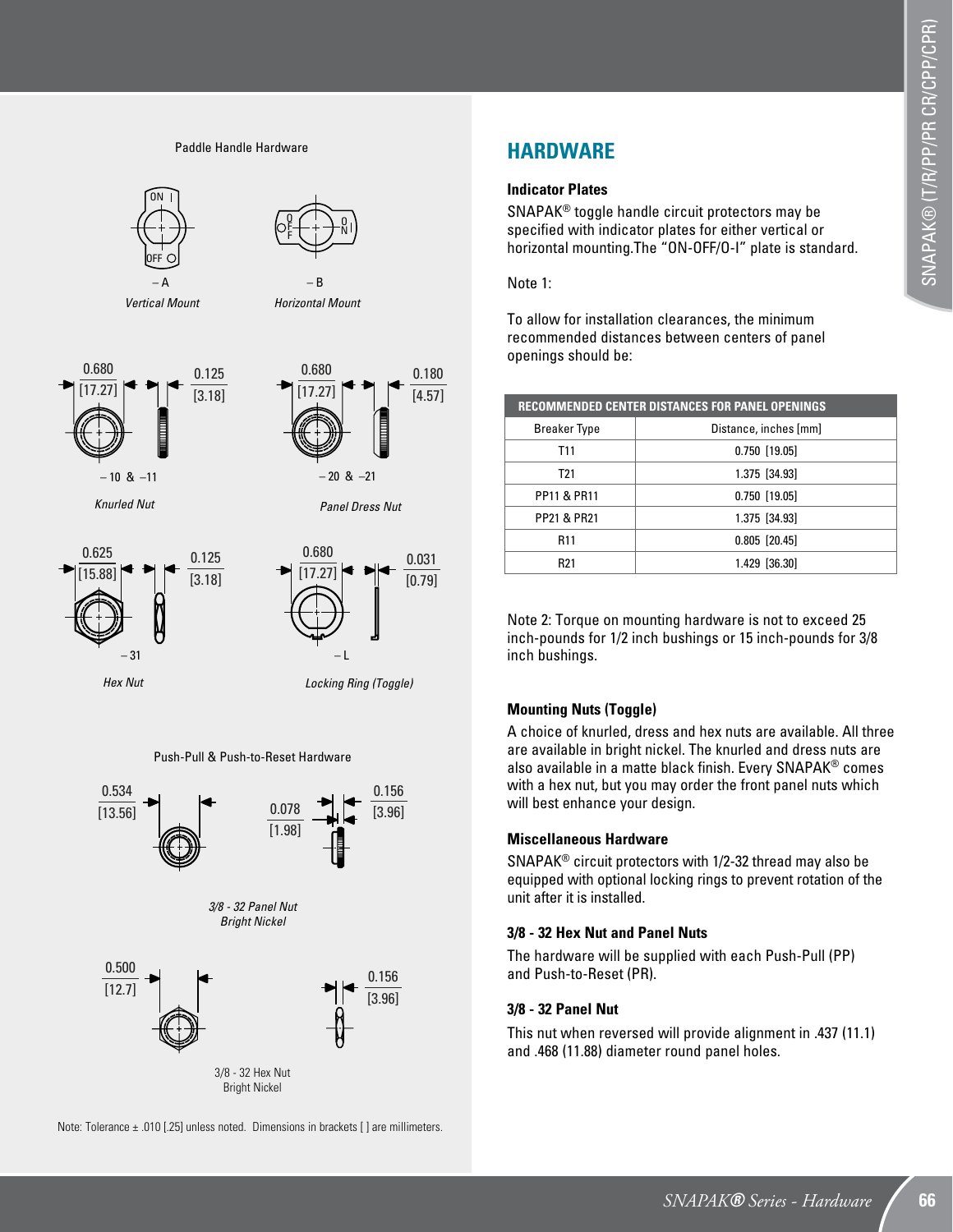

## **HOW TO ORDER**

The ordering code for the SNAPAK® circuit protectors may be determined by following the steps in the decision tables shown here.

The coding given permits a self-assigning part number, with certain limitations (due to the adaptability of magnetic protectors to complex circuits), requires a factory-assigned part number.

The example shown is the code for a paddle handle, single pole (UL construction), series circuit protector designed for operation of a 50/60Hz/ DC circuit. A slow time delay and rating of 5 amperes has been indicated. Handle color is black, and a bright nickel knurled nut, vertical mount (ON-OFF) indicator plate and locking ring are to be supplied.

To determine the ordering code for your particular SNAPAK® unit, simply follow the steps shown, then fill in the letters and/ or numbers in the boxes. Space is available on the circuit breaker label for your part number (up to 12 digits). You may then use your own part number to place an order or as a reference for further questions you may have. This option does require a factory assigned part number for traceability to your drawing or internal part number.

|                                                                                                                                                                                                                                                                                                                                                                           | Handle                   |                | <b>Poles</b>           |                         | Configurations*                                           |  | <b>Terminals</b>                                        |
|---------------------------------------------------------------------------------------------------------------------------------------------------------------------------------------------------------------------------------------------------------------------------------------------------------------------------------------------------------------------------|--------------------------|----------------|------------------------|-------------------------|-----------------------------------------------------------|--|---------------------------------------------------------|
| T.                                                                                                                                                                                                                                                                                                                                                                        | Paddle Handle            | 1              | Single Pole 1          | 0                       | Switch Only (Note E)                                      |  | Quick Connects (leave blank)                            |
| PP                                                                                                                                                                                                                                                                                                                                                                        | Push-Pull                | 4              | Single Pole 11         | 1                       | S.<br><b>Series Circuit Protector</b><br>Screw Terminals, |  |                                                         |
| <b>PR</b>                                                                                                                                                                                                                                                                                                                                                                 | Push-To-Reset            | $\overline{2}$ | Two Pole +             | 3                       | <b>Shunt Circuit Protector</b>                            |  | Single pole (-1) and series only                        |
| R.                                                                                                                                                                                                                                                                                                                                                                        | Rocker                   | 5              | Two Pole <sub>††</sub> | $\overline{\mathbf{4}}$ | <b>Relay Circuit Protector ++++</b>                       |  | (5th decision, group V - screw                          |
| <b>CR</b>                                                                                                                                                                                                                                                                                                                                                                 | Rocker                   | $***$          |                        | 5                       | Series w/ Silver Aux. Switch +++                          |  | terminal option is required<br>when 1st decision "S" is |
| <b>CPP</b>                                                                                                                                                                                                                                                                                                                                                                | Push-Pull                | $***$          |                        | 6                       | Series w/ Gold Aux. Switch +++                            |  | specified)                                              |
|                                                                                                                                                                                                                                                                                                                                                                           | <b>CPR</b> Push to Reset | $***$          |                        | 9                       | Mixed Construction (2 Pole Only)                          |  |                                                         |
| Consult factory for additional information.<br>*Multi-pole units with mixed construction, poles numbered left to right when viewed<br>from terminal end. Shunt or relay construction available in pole 2 only, other pole must be a series<br>or switch only construction.<br>** UL 489A listed, available in 1 pole series or series w/silver aux. switch. DC delay only |                          |                |                        |                         |                                                           |  |                                                         |

|       |                                                                                                                      |                                  | III * 4* 3.00A * 01* IIAL* V          |
|-------|----------------------------------------------------------------------------------------------------------------------|----------------------------------|---------------------------------------|
|       |                                                                                                                      |                                  |                                       |
|       |                                                                                                                      | $\overline{3}$<br>$\overline{2}$ | 5<br>4                                |
| 2     | <b>Second Decision</b>                                                                                               |                                  |                                       |
|       |                                                                                                                      |                                  |                                       |
|       | Frequency & Delay                                                                                                    |                                  |                                       |
| $-0$  | Instant DC-50/60 Hz                                                                                                  |                                  |                                       |
| $-1$  | Fast DC-50/60 Hz                                                                                                     |                                  |                                       |
| $-2$  | Slow DC-50/60 Hz                                                                                                     |                                  |                                       |
| $-3$  | Fast w/ Inertia Wheel<br>DC-50/60 Hz                                                                                 |                                  |                                       |
| $-4$  | Slow w/ Inertia Wheel                                                                                                |                                  | 3<br><b>Third Decision</b>            |
|       | DC-50/60 Hz                                                                                                          |                                  | <b>Rated Current</b>                  |
|       | -41* Fast 400 Hz***                                                                                                  |                                  |                                       |
| -42*  | Slow 400 Hz*                                                                                                         |                                  | <b>Circuit Breaker Construction</b>   |
| -49*  | Instant 400 Hz                                                                                                       |                                  | Use three numbers to print required   |
| $-51$ | Fast DC <sup>+</sup>                                                                                                 |                                  | current value between .100 amps       |
| $-52$ | Slow DC+                                                                                                             |                                  | minimum and 30.0 amps maximum.        |
| $-59$ | Instant DC+                                                                                                          |                                  | For example, use:                     |
| $-61$ | Fast 50/60 Hz*                                                                                                       |                                  | .100 or 2.00 or 10.0                  |
| $-62$ | Slow 50/60 Hz*                                                                                                       |                                  | Switch Only Construction              |
| $-69$ | Instant 50/60 Hz                                                                                                     |                                  |                                       |
| ۰S    | Switch Pole or Special Delay                                                                                         |                                  | Maintained SPST & DPST<br>-SW         |
| ¥     | 20 amps max for 400Hz<br>**For addition of Inertia Delay an "F" may<br>be added to delay 41, 42, 51, 52, 61, 62 only |                                  | Note: 20.0 amps max for 400 Hz units. |
|       | *CR, CPP, CPR only available in these delays                                                                         |                                  |                                       |

#### Notes:

- A A neon bulb is provided when specified for 120Vac and 250Vac operation. For operation at 120Vac a 33,000 ohm, 1/2 watt external resistor is required. At 250Vac a 100,000 ohm, 1 watt external resistor is required.
- B An LED with 750 ft. L @ 20mA is provided in the center of the handle. Maximum power dissipation @ 25°C is 135mW. Continuous forward current is 20mA. Forward voltage, typical, is 1.6v at 20mA. Reverse current, typical, is 100mA @ 3.0 volts. An external resistor may be required to limit current to these values.
- C When ordering Paddle Handles, you may choose one item from each hardware group to add to 5th decision if such items are desired. For example, "-11ALCA" would indicate a bright nickel knurled nut, plus a vertical mount indicator, plus a locking ring, plus #8-32 screw terminal, straight with tabs.
- D All units except Rocker units will have (1) hex nut installed as standard hardware for the back of a panel. The choices in the fifth decision table are intended for the front or visible side of the panel and are offered for Paddle Handle configuration only. Push-Pull and Push-to-Reset configurations include one (1) panel nut and one (1) hex nut as standard hardware.
- E Switch only no current overload protection provided.
- F. CCC Approval If CCC is required on this product, please inform Sensata to have this product